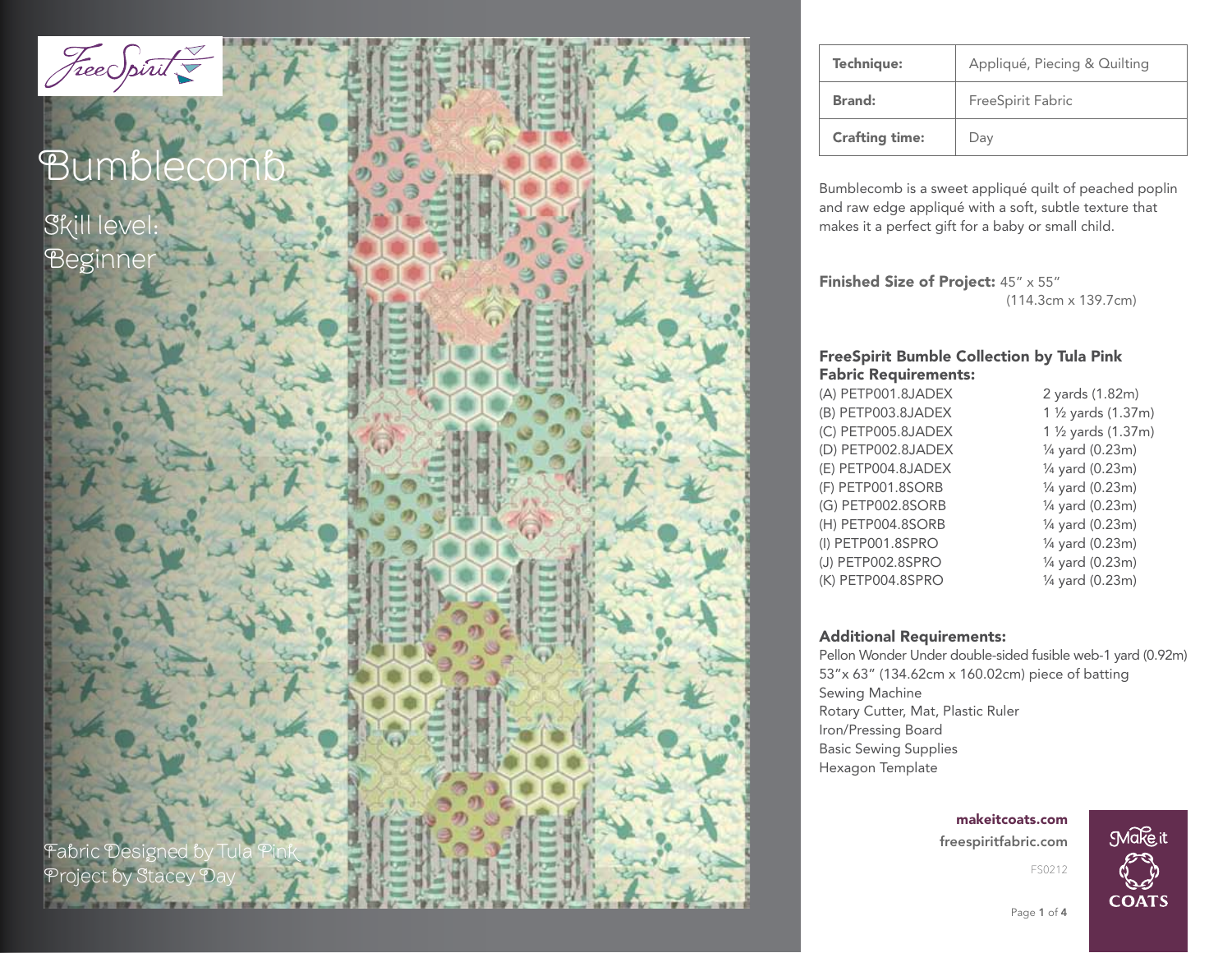

# Bumblecomb

### Cutting Instructions

Note: WOF - Width of Fabric, LOF – Length of fabric WOB= Width of Bias

Cutting Tip#1: To make a quilt for gifting, especially for a new baby, pre-wash and press the fabric before cutting. That way it can be washed and dried without worrying about shrinking.

Cutting Tip#2: Fussy cut the A, J and K print so the bees are centered in the Hexagon template

#### Fabric A, cut:

(2) Hexagons from the Hexagon Template (2) 22" x 63" (55.88cm x 160.02cm) from LOF

#### Fabric B, cut:

(1) 17 ½" x 54" (44.45cm x 137.16cm) from LOF (7) 2 ¼" x WOB (5.715cm x WOB)

#### Fabric C, cut:

(1) 20 ½" x 54" (52.07cm x 137.16cm) from LOF (2) 7 ½" x 54" (19.05cm x 137.16cm) from LOF (1) 7 ½" x 9 ½" (19.05cm x 24.13cm)

#### Fabric D, cut:

(2) Hexagons from the Hexagon Template

#### Fabric E, cut:

(2) Hexagons from the Hexagon Template

#### Fabric F, cut:

(2) Hexagons from the Hexagon Template

Copyright © 2014 Coats PLC freespiritfabric.com

#### Fabric G, cut:

(2) Hexagons from the Hexagon Template

#### Fabric H, cut:

(2) Hexagons from the Hexagon Template

#### Fabric I, cut:

(2) Hexagons from the Hexagon Template

#### Fabric J, cut:

(2) Hexagons from the Hexagon Template

#### Fabric K, cut:

(2) Hexagons from the Hexagon Template

#### Pellon Wonder Under, cut:

(18) Hexagons from the Hexagon Template, cut on the dotted line

#### Sewing Instructions:

1. Fuse the Wonder Under hexagons to the wrong side of the fabric hexagons, following the manufacturers directions and matching centers so that ¼" (0.64cm) from the raw edge of the hexagon remains free.

2. Take the 17 ½"x 54" (44.45cm x 137.16cm) Fabric B strip and fold it in half lengthwise. Gently finger press across the fold, open and fold again width wise, finger pressing the fold to mark the center. Fold the Hexagon Template in half widthwise and lengthwise to find the center. Match the center of the template to the center of the Fabric B strip.

> **Tip:** Mark the top and bottom of the Fabric B strip so the print travels down the strip from top to bottom.

3. Take the Fabric A, D and E hexagons and place them right side up around the Hexagon template, arranging the fabric hexagons so the sides are just touching. Fuse the hexagons in place.

4. Take the Fabric F, G and H hexagons and place them right side up above the first ring of hexagons as shown (Fig. 1), matching the bottom hexagon of the second ring to the top hexagon of the first. Fuse the hexagons in place.

### makeitcoats.com



Page 2 of 4

FS0212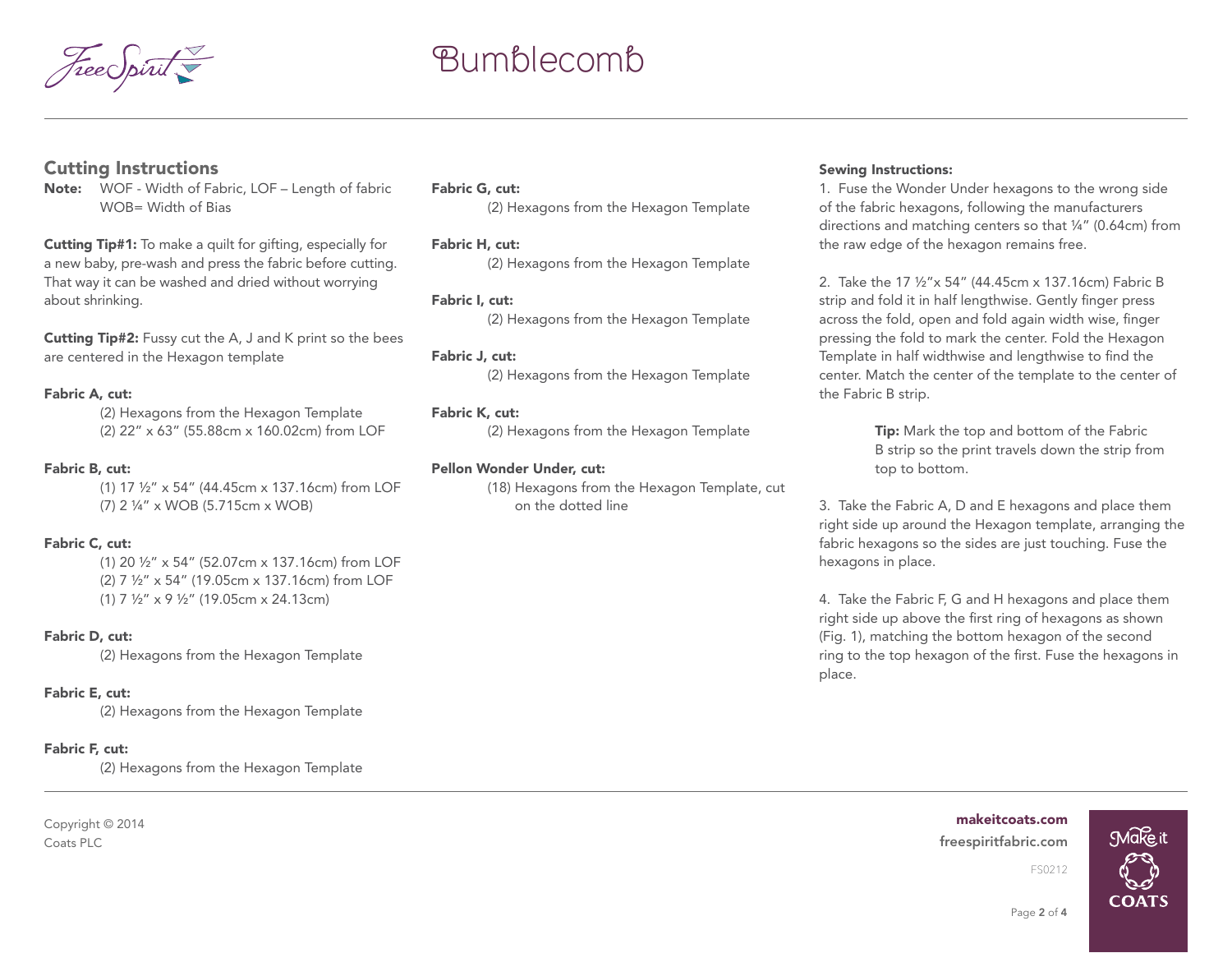

## Bumblecomb

5. Take the Fabric I, J and K hexagons and place them right side up below the first ring of hexagons as shown. Fuse the Hexagons in place. (Fig. 1)



6. Using a matching or invisible thread, straight stitch around each hexagon ¼" (0.64cm) from the raw edge. Press the fabric B and hexagon strip well to complete the Center Strip.

7. Sew the 20 ½" (52.07cm) Fabric C strip to the left side of the Center Strip, taking care to match the direction of the prints. Press well and sew one of the 7 ½" x 54" (19.05cm x 137.16cm) Fabric C strips to the right side of the Center Strip, once again matching the direction of the prints. Press and square the finished top. (Fig. 2)



#### Finishing Instructions:

8. Sew the remaining Fabric C strips together, taking care to match the direction of the prints. Sew the Fabric A pieces to either side, matching the direction of the prints, to make the backing. Make your quilt sandwich, baste and quilt as desired.

> **Tip:** To make the hexagons puff up quilt around the shapes but not over them. As the quilt tightens the hexagons will start to look 3D.

9. Sew the 2 ¼" (5.715cm) Fabric B bias strips together to make a continuous bias binding. Fold the binding in half lengthwise and press. Leaving an 8" (20.32cm) tail, sew the binding around the perimeter of the finished quilt, mitering the corners and stopping 12" (30.48cm) from the start of your sewing.

10. Open the binding and lay it flat along the edge of the quilt. Fold the left hand tail up and the right hand tail down where they meet so it forms a 45- degree angle. Press to form a crease. Using this crease at the stitching line, sew the tails right sides together to close the binding.

11. Finish sewing the binding to the quilt edge, trim the seam to ¼" (0.64cm) and press open. Turn the binding to the back of the quilt and secure in place.

Fig. 2

Coats PLC freespiritfabric.com makeitcoats.com FS0212



Copyright © 2014